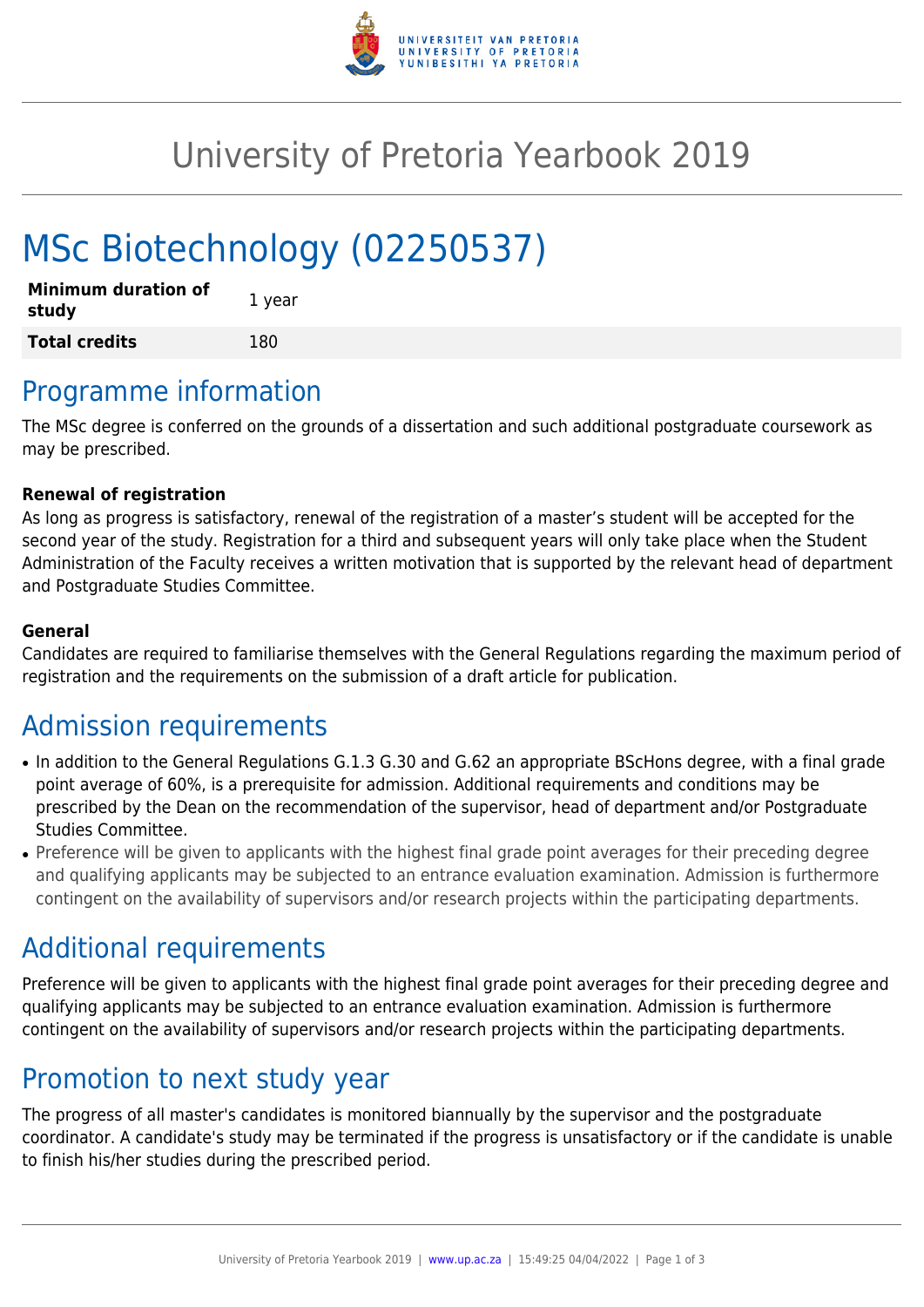

Subject to exceptions approved by the Dean, on recommendation of the relevant head of department, and where applicable, a student may not enter for the master's examination in the same module more than twice.

### Pass with distinction

The MSc degree is conferred with distinction to candidates who obtain a final average mark of at least 75% and a mark of at least 75% for the dissertation/mini-dissertation from each of the members of the examination panel. Where a member of the examination panel awards a mark of less than 75% for the dissertation/mini-dissertation, that member of the examination panel must offer, in writing, support for his/her decision, or indicate in writing that he/she supports the examination committee's decision to confer the degree with distinction.